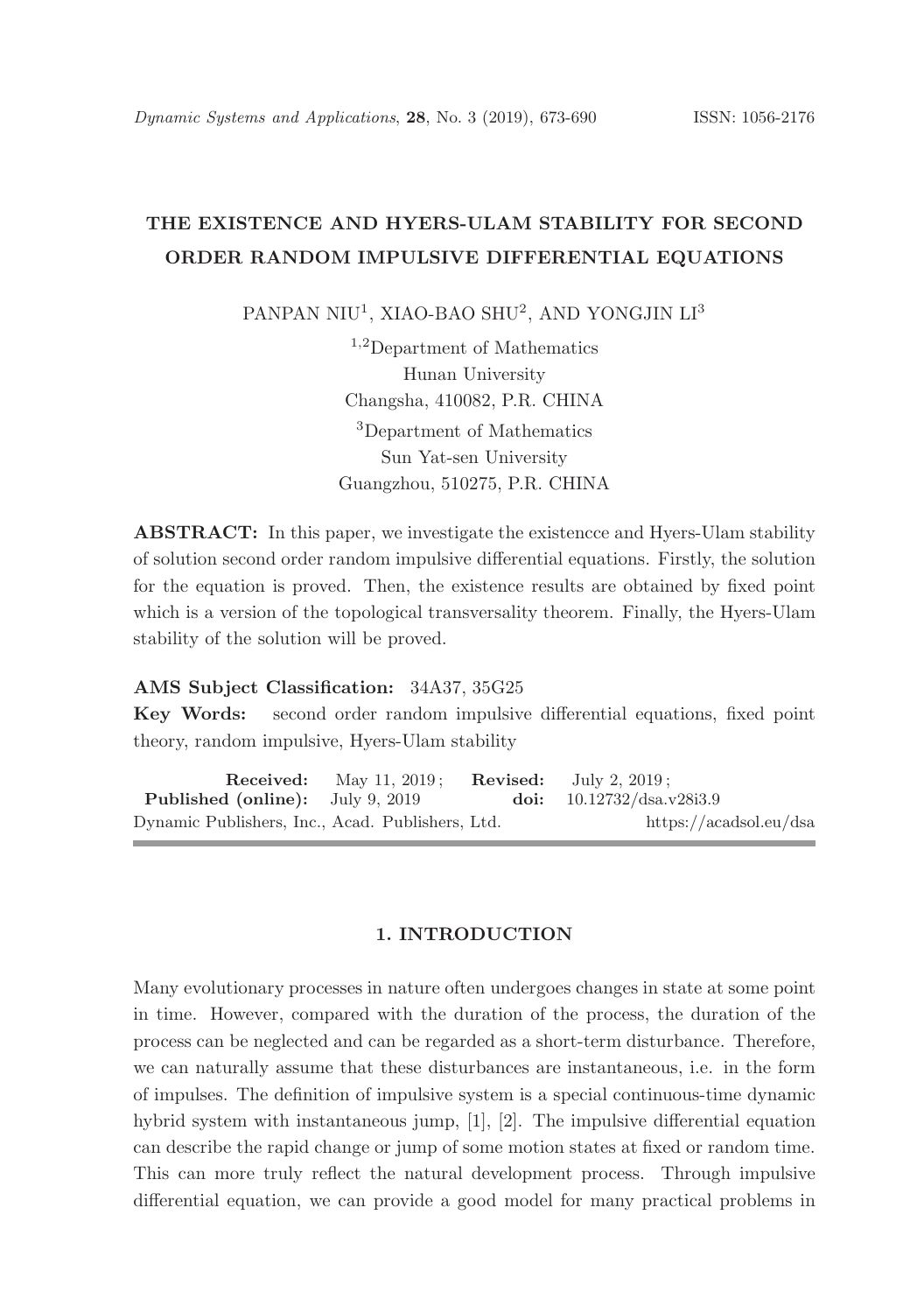many fields of science and technology, [3]. In recent years, more and more scholars have paid great attention to the application of impulse system in practical natural problems, such as food network system, [4], complex network system, [5], ecosystem, [6], [7], Gilpin-Ayala competition system, [8], sampling data control system, [9] and so on. Up to now, some literatures,  $[10]$ ,  $[11]$ ,  $[12]$ ,  $[13]$  have proved the existence, uniqueness and stability of impulsive differential equations. As far as we known, the earliest research on differential equation with impulses can been seen in [11], where the existence of solutions to impulsive differential equations have been investigated by Kaul. Wang et al. [10] discussed Ulam's type stability for the following impulsive ordinary differential equations

$$
\begin{cases}\nx'(t) = f(t, x(t)), & t \in J' := J \setminus \{t_1, t_2, \dots, t_m\}, & J = [0, T], \\
\Delta x(t_k) = I_k(x(t_k^-)), & k = 1, 2, \dots, m,\n\end{cases}
$$

where  $x(t_k^-) = \lim s \to t_k^- x(s)$ ,  $x(t_k^+) = \lim s \to t_k^+ x(s)$  represent the left and right limits of  $x(t)$  at  $t = t_k$ .

However, in many practical problems, the time when the pulse occurs is always generated randomly. Hence, the time when the pulse occurs is a random variable. Therefore, the solutions of differential equations with random impulsive time are stochastic processes. Because the solution of impulsive systems with fixed impulsive time is only a piecewise function, but the solution of stochastic impulsive systems is a stochastic process, which results in the great difference of their solution properties. By adding stochastic process to the mathematical model, our model can better match the corresponding practical problems. So stochastic impulsive differential equations are widely used in the modeling of various systems, [14], [15], [16]. So far, there have been some studies in this field, in which the existence, uniqueness and stability and other properties of first-order differential equations with random impulses have been obtained [17], [18], [19]. The random impulsive differential equations involving fractional derivative also have been discussed in [20], [21], [22], [23], [24]. As far as we known, the earliest research on differential equation with random impulses can been seen in [17]. The solutions to random impulsive differential equations have been investigated by Wu, [19]:

$$
\begin{cases}\nx'(t) = f(t, x(t)) & a.e., \quad t > t_0, \quad t \neq \tau_k, \\
x(\tau_k) = I_k(\tau_k^-, x(\tau_k^-)) & a.e., \quad k = 1, 2, \cdots,\n\end{cases}
$$

where  $f: \mathbb{R}_{\tau} \times \mathbb{R}^n \to \mathbb{R}^n$ .  $\tau_k = \tau_{k-1} + w_k$  as  $k = 1, 2, 3, \ldots$ , here  $t_0 \in \mathbb{R}_{\tau}$  and  $w_k$  denotes the waiting time that the solution to system jumps after the  $(k-1)$ th jump.  $x(\tau_k^-) = \lim t \to \tau_k^- x(t)$ .  $I_k : \mathbf{R}_{\tau} \times \mathbf{R}^n \to \mathbf{R}^n$ . "a.e" is the abbreviation of "almost everywher".

The initial condition for system is given by  $x(t_0) = x_0$ , where  $x_0 \in \mathbb{R}^n$ .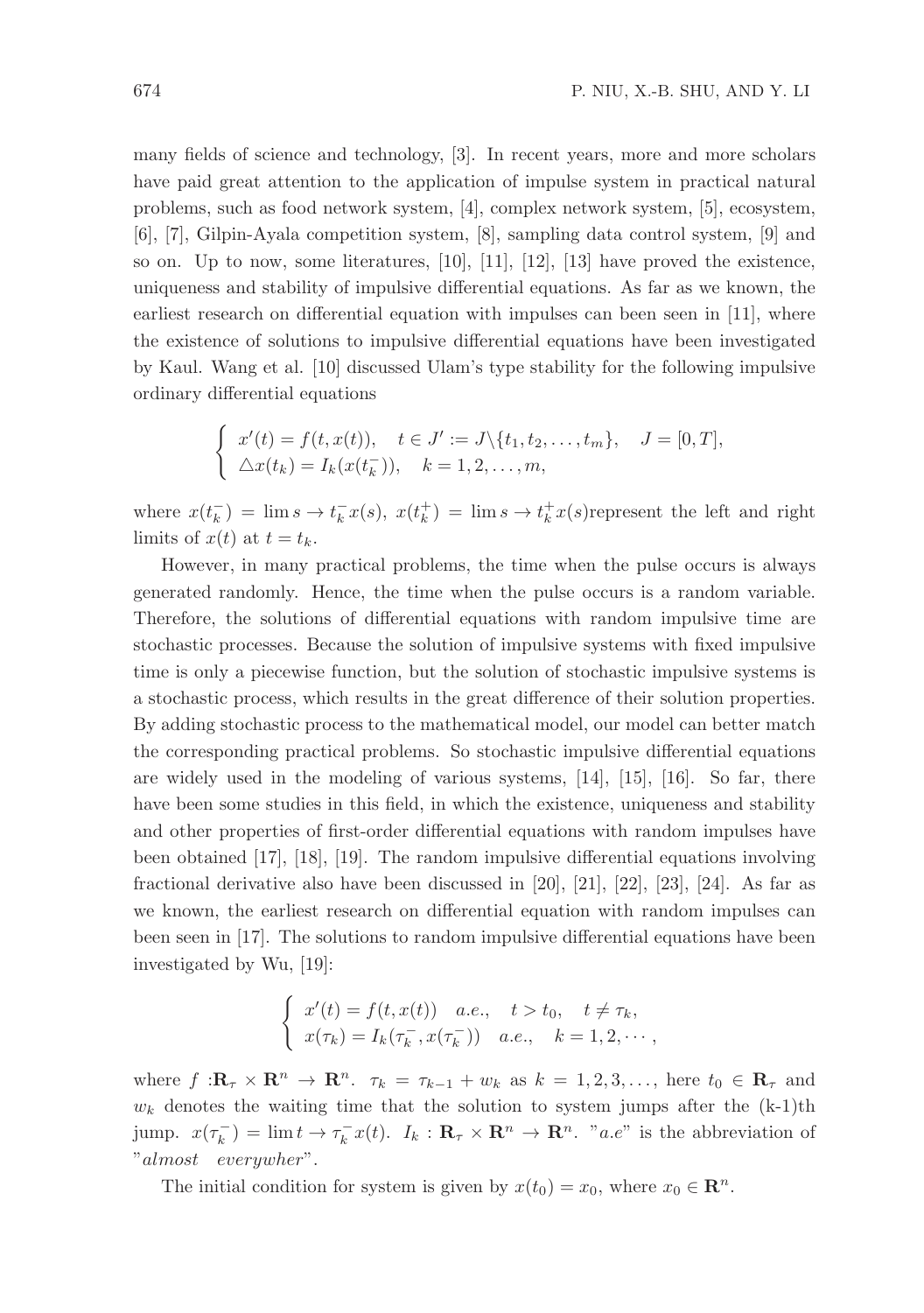In recent years, there have been many studies on the Hyers-Ulam stability of linear functional differential equations. And Wang and Zada et al, [25] have proved Ulams-Type stability of first-order impulsive differential equations with variable delay. Some scholars have proved the stability of first-order functional differential equations with multiple delays and general functional differential equations with delays, [26], [27], [28].

As far as we know, the existence and Hyers-Ulam stability of second order stochastic impulsive differential equations have not been studied so far. However, secondorder differential equations, as a kind of differential equations with important applications, have been widely used in various fields. It is of theoretical and practical significance to study the Hyers-Ulam stability of second order stochastic impulsive stochastic functional differential equations. Motivated by the above mentioned works, the main purpose of this article is to study random impulsive second-order differential systems. We consider Second order differential equation with random impulses of the form

$$
\begin{cases}\nx''(t) = f(t, x(t)), & t \in J, \quad t \neq \xi_k, \\
x(\xi_k) = b_k(\tau_k)x(\xi_k^-), & k = 1, 2, \dots, \\
x(0) = x_0 \quad x'(0) = x_1,\n\end{cases}
$$
\n(1.1)

where  $f: \mathbf{R}_{\tau} \times \mathbf{R}^n \to \mathbf{R}^n$ , is the set of piecewise continuous function mapping;  $b_k: D_k$  $\rightarrow \mathbf{R}$  for each k=1,2,...;  $\tau_k$  is a random variable defined from  $\Omega$  to  $D_k = (0, d_k)$  for  $k=1,2,\dots$ , where  $0 < d_k < +\infty$ , furthermore, assume that  $\tau_i$  and  $\tau_j$  are independent from each other as  $i \neq j$  for  $i, j = 1, 2, \cdots$ . Obviously,  $\xi_1 < \xi_2 < \cdots < \lim_{k \to \infty} \xi_k = \infty$ and  $x(\xi_k^-) = \lim_{t \to \xi_k} x(t)$ . We assume that  $t_k = t_{k-1} + \tau_k$  for  $k = 1, 2, \cdots$ . Denote  ${B_t, t \ge 0}$  the simple counting process generated by  ${t_n}$ , that is,  ${B_t \ge n} = {t_n \le n}$ t}, and denote F the  $\sigma$ -algebra generated by $\{B_t, t \geq 0\}$ .

The rest of the paper is organized as follows: in section 2, some basic definitions, notations and preliminary facts that are used throughout the paper are presented. In Section 3, we study the existence of solutions to second order random impulsive functional differential equations by fixed point which is a version of the topological transversality theorem and the Hyers-Ulam stability of second order random impulsive functional differential equations.

#### 2. PRELIMINARIES

In this section, we mention notations, definitions, lemmas and preliminary facts needed to establish our main results.

We fix  $(\Omega, \mathcal{F}, P)$  is a probability space. Let  $L^p(\Omega, R^d)$  be the collection of all strongly measurable,  $pth$  integrable,  $\mathcal{F}_t$ -measurable,  $R^d$ -valued random variables x with norm  $||x||_{L^p} = (E||x||^p)^{\frac{1}{p}}$ , where the expectation E is defined by  $Ex = \int_{\Omega} x dP$ .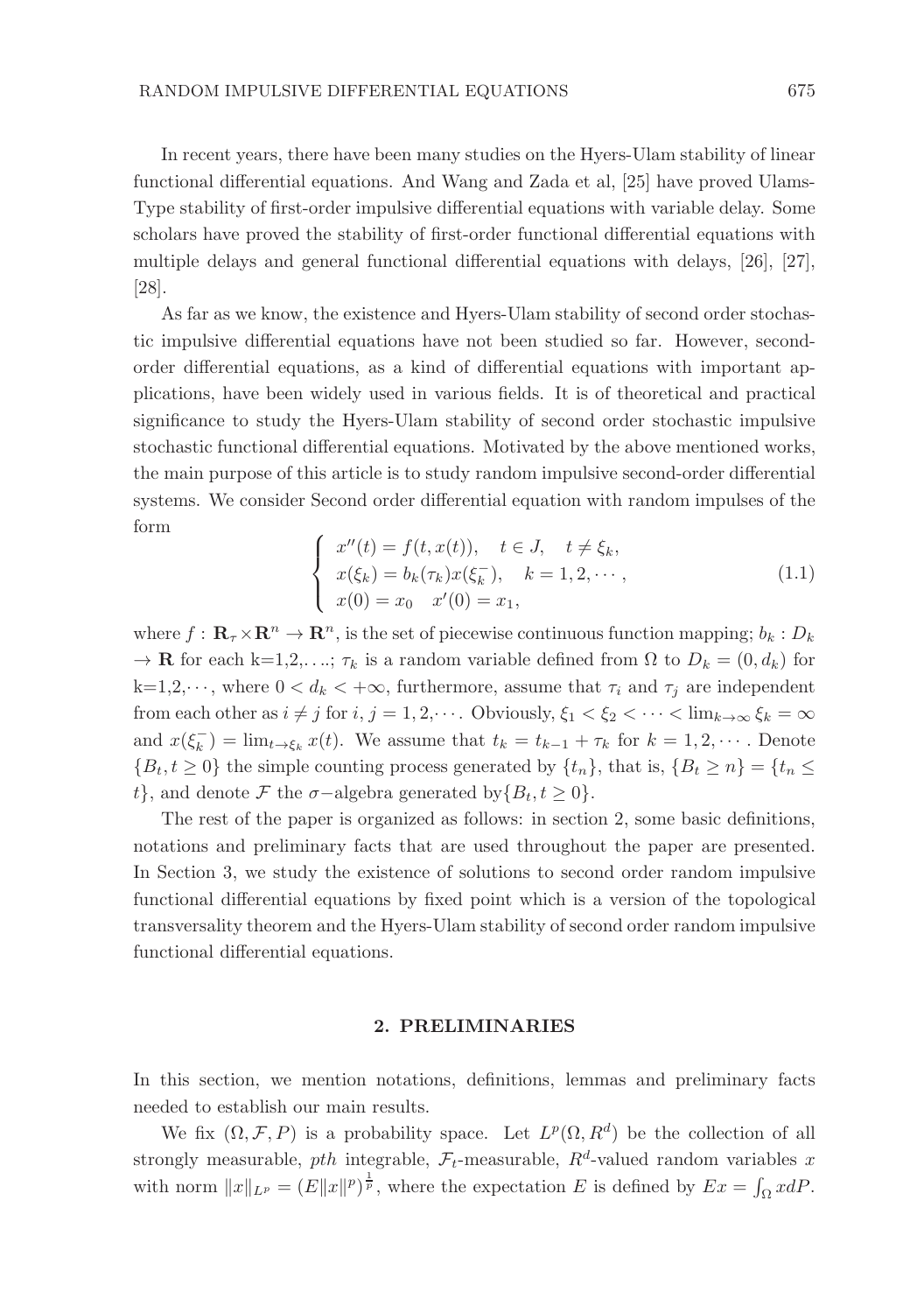Let  $\tau, T \in \mathbb{R}$  be two constants satisfying  $\tau < T$ . For the sake of simplicity, we denote  $\mathbb{R}^+ = [0, +\infty); \mathbb{R}_\tau = [\tau, +\infty)$ . Let  $J=[0, +\infty]$ .

We introduce the space  $PC(J, \mathbb{R}^+)$ : = {u : u is a map from J into  $\mathbb{R}^+$  such that  $u(t)$  is continuous at  $t \neq t_k$ , left continuous at  $t = t_k$ , and  $x(t_k^+)$  exist,  $k = 1, 2, ..., m$ } is a Banach space with norm

$$
||u||_{PC} = \left(\sup_{t \in J} E ||u(t)||^2\right)^{1/2}.
$$

Notice that  $PC^1(J, \mathbb{R}^+)$ : = {u : u is a map from J into  $\mathbb{R}^+$  such that  $u(t)$  is continuously differentiable at  $t \neq t_k$ , left continuous at  $t = t_k$ , and  $u(t_k^+), u'(t_k^+),$  $u'(t_k^-)$  exist,  $k = 1, 2, \ldots$ } is also a Banach space with norm

$$
||u||_{PC_1} = \max \left\{ \left( \sup_{t \in J} E ||u(t)||^2 \right)^{1/2}, \left( \sup_{t \in J} E ||u'(t)||^2 \right)^{1/2} \right\}.
$$

A function  $u \in PC^1(J, \mathbb{R}^+) \cap C^2(J', \mathbb{R})$  is called a solution of problem (1.1) if it satisfied (1.1).

First, we consider the solution of the following problem,

$$
\begin{cases}\nx''(t) = f(t), \quad t \in J, \quad t \neq \xi_k, \\
x(\xi_k) = b_k(\tau_k)x(\xi_k^-), \quad k = 1, 2, \dots, \\
x(0) = x_0 \quad x'(0) = x_1.\n\end{cases}
$$
\n(2.1)

**Lemma 2.1:** If  $f \in L^1(J, \mathbb{R}^+)$ , a  $\mathcal{R}^d$ -valued stochastic process  $x(t)$  in  $(\Omega, P, \{\mathcal{F}_t\})$  is a solution to (2.1) with the initial data  $x(0) = x_0, x'(0) = x_1$  if for every  $t \in J$ ,  $x(t)$ is  $F_t - adapted$  and

$$
x(t) = \sum_{k=0}^{\infty} \left\{ \sum_{i=1}^{k} \prod_{j=i}^{k} b_j(\tau_j) x_1 t_i + \prod_{i=1}^{k} b_i(\tau_i) x_0 + x_1 t + \sum_{i=1}^{k} \prod_{j=i}^{k} b_j(\tau_j) \left[ \int_{t_{i-1}}^{t_i} (t_i - s) f(s) ds + t_i \int_0^{t_{i-1}} f(s) ds \right] + \int_{t_k}^{t} (t - s) f(s) ds + t \int_0^{t_k} f(s) ds \right\} I_{(t_k, t_{k+1}]}(t),
$$

where  $\prod_{j=m}^{n}(\cdot) = 1$  as  $m > n$ ,  $\prod_{j=i}^{k} b_j(\tau_j) = b_k(\tau_K)b_k(\tau_K)...b_i(\tau_i)$ , and  $I_A(.)$  is the index function, i.e.

$$
I_A(t) = \begin{cases} 1, & t \in A, \\ 0, & t \notin A. \end{cases}
$$

**proof:** Suppose  $t_1, t_2, \ldots$  is a sample orbit.

(i) First, we consider the interval  $t \in [0, t_1)$ .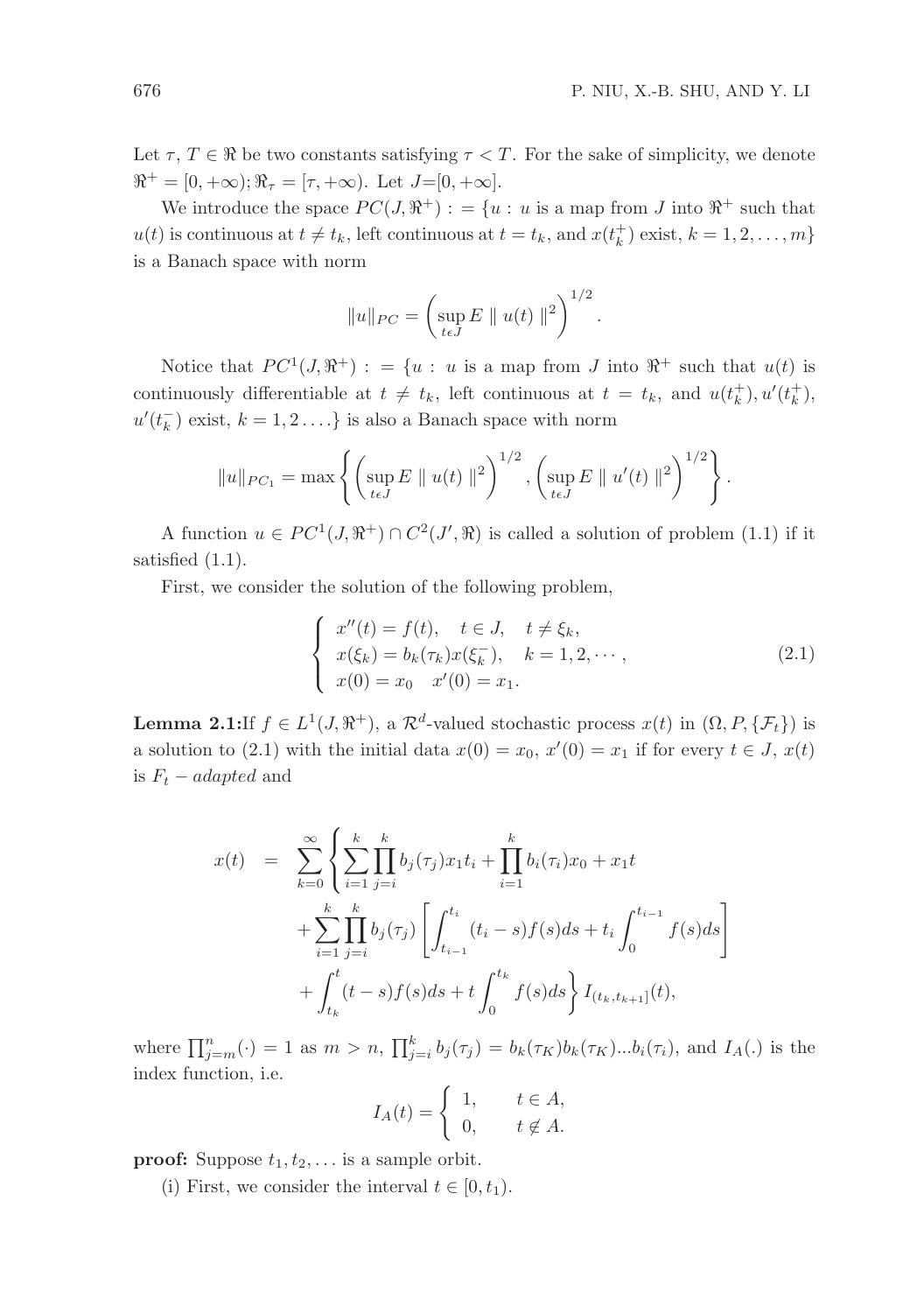Let us consider the Homogeneous equation of (2.1), given by  $x^2(t) = 0$ .

By characteristic equation method, we know all solution of the homogeneous equation are of the form :

$$
x(t) = C_1 + C_2 t.
$$

where  $C_1, C_2$  represent constants, which needs to be determined by the problem.

And we could easily to know that

$$
x(t) = \int_{a}^{t} (t - s) f(s) ds
$$

is a special solution of the (2.1).

Determine the solution by initial value  $x(0) = x_0, x'(0) = x_1$ . We can get  $C_1, C_2$ corresponding values.

Hence, the solution of (2.1) is

$$
x(t) = \int_0^t (t - s) f(s) ds + x_0 + x_1 t.
$$

Thus, we obtain

$$
x(t_1^-) = \int_0^{t_1} (t_1 - s) f(s) ds + x_0 + x_1 t.
$$

$$
x'(t_1) = \int_0^{t_1} f(s) ds + x_1.
$$

Since

$$
x(t_1) = b_1(\tau_1)x(t_1^-).
$$

We obtain

$$
x(t_1) = b_1(\tau_1) \int_0^{t_1} (t_1 - s) f(s) ds + b_1(\tau_1) (x_0 + x_1 t).
$$

(ii) Next, we consider the interval  $t \in [t_1, t_2)$ . We change initial values

$$
\begin{cases}\nx''(t) = f(t) \\
x(t_1) = b_1(\tau_1) \int_0^{t_1} (t_1 - s) f(s) ds + b_1(\tau_1) (x_0 + x_1 t) \\
x'(t_1) = \int_0^{t_1} f(s) ds + x_1.\n\end{cases}
$$
\n(2.2)

By initial value, we obtain the solution of (2.2)

$$
x(t) = \int_{t_1}^t (t-s)f(s)ds + b_1(\tau_1) \int_0^{t_1} (t_1-s)f(s)ds
$$
  
+  $b_1(\tau_1)(x_0+x_1t_1) + t \left(\int_0^{t_1} f(s)ds + x_1\right).$ 

Thus, we obtain

$$
x(t_2^-) = \int_{t_1}^{t_2} (t_2 - s) f(s) ds + b_1(\tau_1) \int_0^{t_1} (t_1 - s) f(s) ds
$$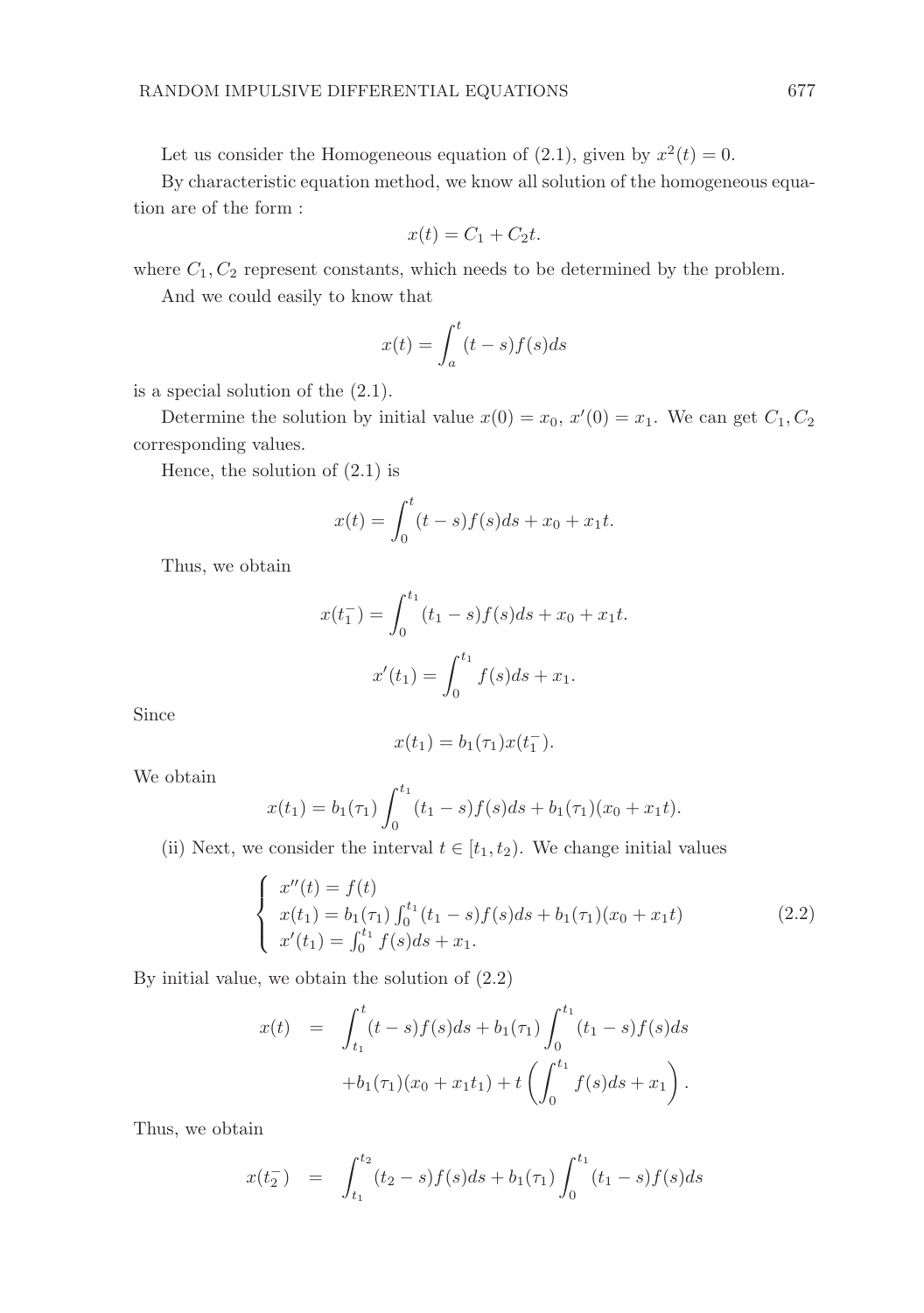$$
+b_1(\tau_1)(x_0+x_1t_1)+t_2\left(\int_0^{t_1}f(s)ds+x_1\right)
$$
  

$$
x'(t_2) = \int_0^{t_2}f(s)ds+x_1.
$$

Since

$$
x(t_2) = b_2(\tau_2)x(t_2^-).
$$

We obtain

$$
x(t_2) = b_2(\tau_2) \int_{t_1}^{t_2} (t_2 - s) f(s) ds + b_2(\tau_2) b_1(\tau_1) \int_0^{t_1} (t_1 - s) f(s) ds
$$
  
+ 
$$
b_2(\tau_2) b_1(\tau_1) (x_0 + x_1 t_1) + t_2 b_2(\tau_2) \left( \int_0^{t_1} f(s) ds + x_1 \right).
$$

(iii) For  $t \in [t_2, t_3)$ , we change initial values

$$
x(t_2) = b_2(\tau_2) \int_{t_1}^t (t-s) f(s) ds + b_2(\tau_2) b_1(\tau_1) \int_0^{t_1} (t_1-s) f(s) ds
$$
  
+ 
$$
b_2(\tau_2) b_1(\tau_1) (x_0+x_1t) + t b_2(\tau_2) \left( \int_0^{t_1} f(s) ds + x_1 \right)
$$
  

$$
x'(t_2) = \int_0^{t_1} f(s) ds + x_1.
$$

Then, by initial value, we obtain the solution of (2.2)

$$
x(t) = \int_{t_2}^t (t-s)f(s)ds + b_2(\tau_2) \int_{t_1}^{t_2} (t_2-s)f(s)ds
$$
  
+ $b_2(\tau_2)b_1(\tau_1) \int_0^{t_1} (t_1-s)f(s)ds + b_2(\tau_2)b_1(\tau_1)(x_0+x_1t_1)$   
+ $b_2(\tau_2)t_2 \left( \int_0^{t_1} f(s)ds + x_1 \right) + t \left( \int_0^{t_2} f(s)ds + x_1 \right).$ 

The next interval is as same as above. By mathematical induction, we obtain the solution.

**Theorem 2.1** For a given  $T > 0$ , a  $\mathcal{R}^d$ -valued stochastic process  $x(t)$  on  $[0, T]$ which is  $\mathcal{F}_t$  – adapted for every  $t \in J$  is called a mild solution to  $(1.1)$  in  $(\Omega, P, \{\mathcal{F}_t\})$ , if  $x(t)$  is a solution of the following the integral equation

$$
x(t) = \sum_{k=0}^{\infty} \left\{ \sum_{i=1}^{k} \prod_{j=i}^{k} b_j(\tau_j) x_1 t_i + \prod_{i=1}^{k} b_i(\tau_i) x_0 + x_1 t + \sum_{i=1}^{k} \prod_{j=i}^{k} b_j(\tau_j) \left[ \int_{t_{i-1}}^{t_i} (t_i - s) f(s, x(s)) ds \right] \right\}
$$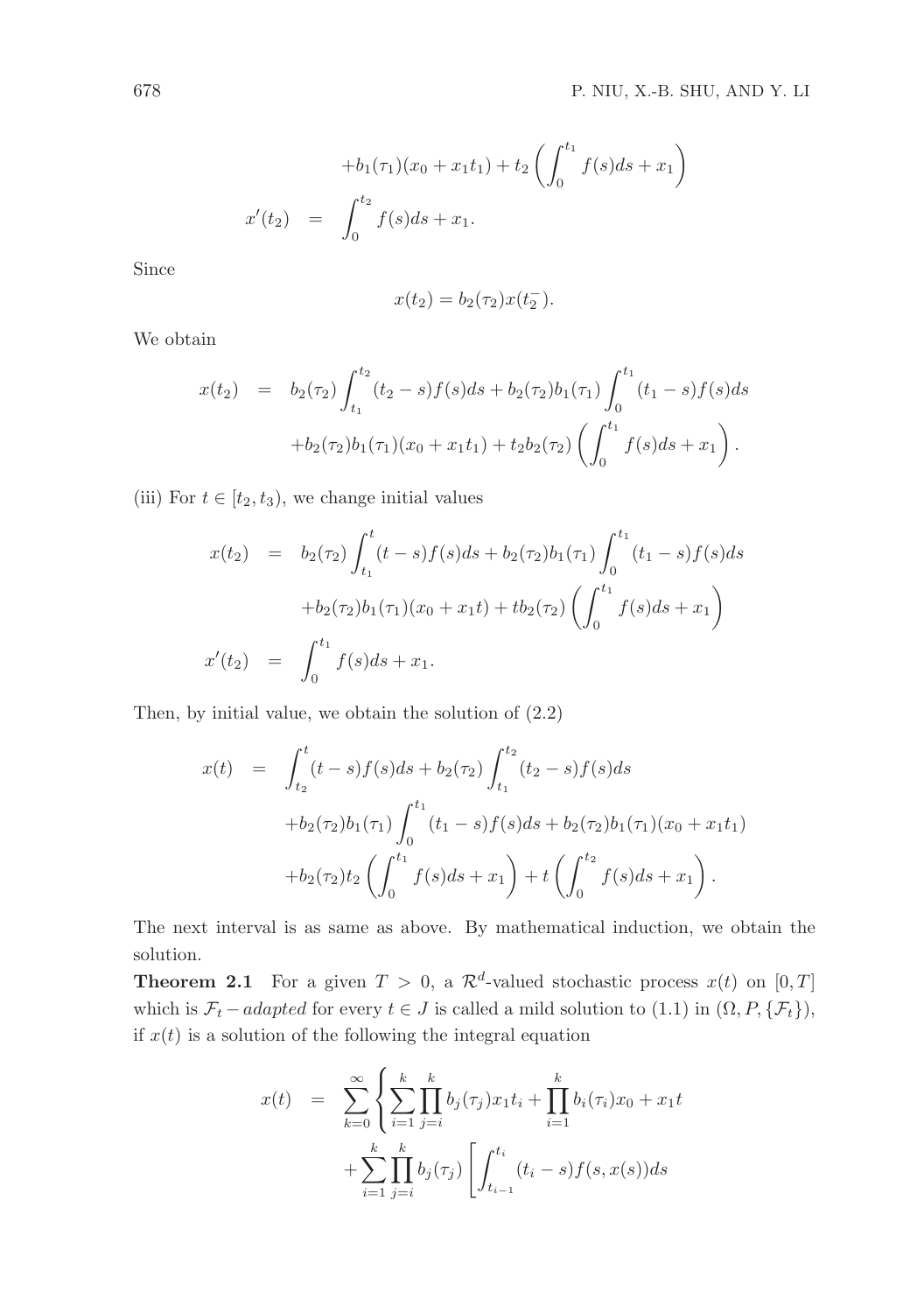$$
+t_i \int_0^{t_{i-1}} f(s, x(s)) ds \bigg] + \int_{t_k}^t (t-s) f(s, x(s)) ds
$$
  
+ $t \int_0^{t_k} f(s, x(s)) ds \bigg\} I_{(t_k, t_{k+1}]}(t).$ 

where  $\prod_{j=m}^{n}(\cdot) = 1$  as  $m > n$ ,  $\prod_{j=i}^{k} b_j(\tau_j) = b_k(\tau_K)b_k(\tau_K)...b_i(\tau_i)$ , and  $I_A(.)$  is the index function, i.e.

$$
I_A(t) = \begin{cases} 1, & t \in A. \\ 0, & t \notin A, \end{cases}
$$

# proof:

From the above definition, we can prove one side, and then we just need to prove the other side.

The derivative of the integral equation is

$$
x'(t) = x_1 + \int_0^t f(s, x(s))ds.
$$

After that, it's easy to get the second order differential

$$
x''(t) = f(t, x(t)).
$$

And satisfy the initial condition

$$
x(0) = x_0, \quad x'(0) = x_1.
$$

Therefore, it is fully and necessary to prove on both sides.

Our existence are based on the following theorem, which is a version of the topological transversality theorem.

**Theorem 2.2** (see [17]) Let B be a convex subset of a Banach space E and assume that  $0 \in B$ . Let  $F: B \to B$  be a completely continuous operator and let

$$
U(F) = \{ x \in B : x = \lambda Fx \quad for \quad some \quad 0 < \lambda < 1 \};
$$

then either  $U(F)$  is unbounded or F has a fixed point.

Next, we consider the Hyers-Ulam stability for the equation.

Consider the following inequality

$$
E||x''(t) - f(t, x(t))||^2 < \varepsilon.
$$

**Theorem 2.3** (see [18]) Equation (1.1) is Hyers-Ulam stable if, for any  $\varepsilon > 0$ , there exists a solution  $y(t)$  which satisfies the above inequality and has the same initial value as  $x(t)$ , where  $x(t)$  is a solution to (1.1). Then,  $y(t)$  satisfies

$$
E||y(t) - x(t)||^2 < K\varepsilon,
$$

in which  $K$  is a constant.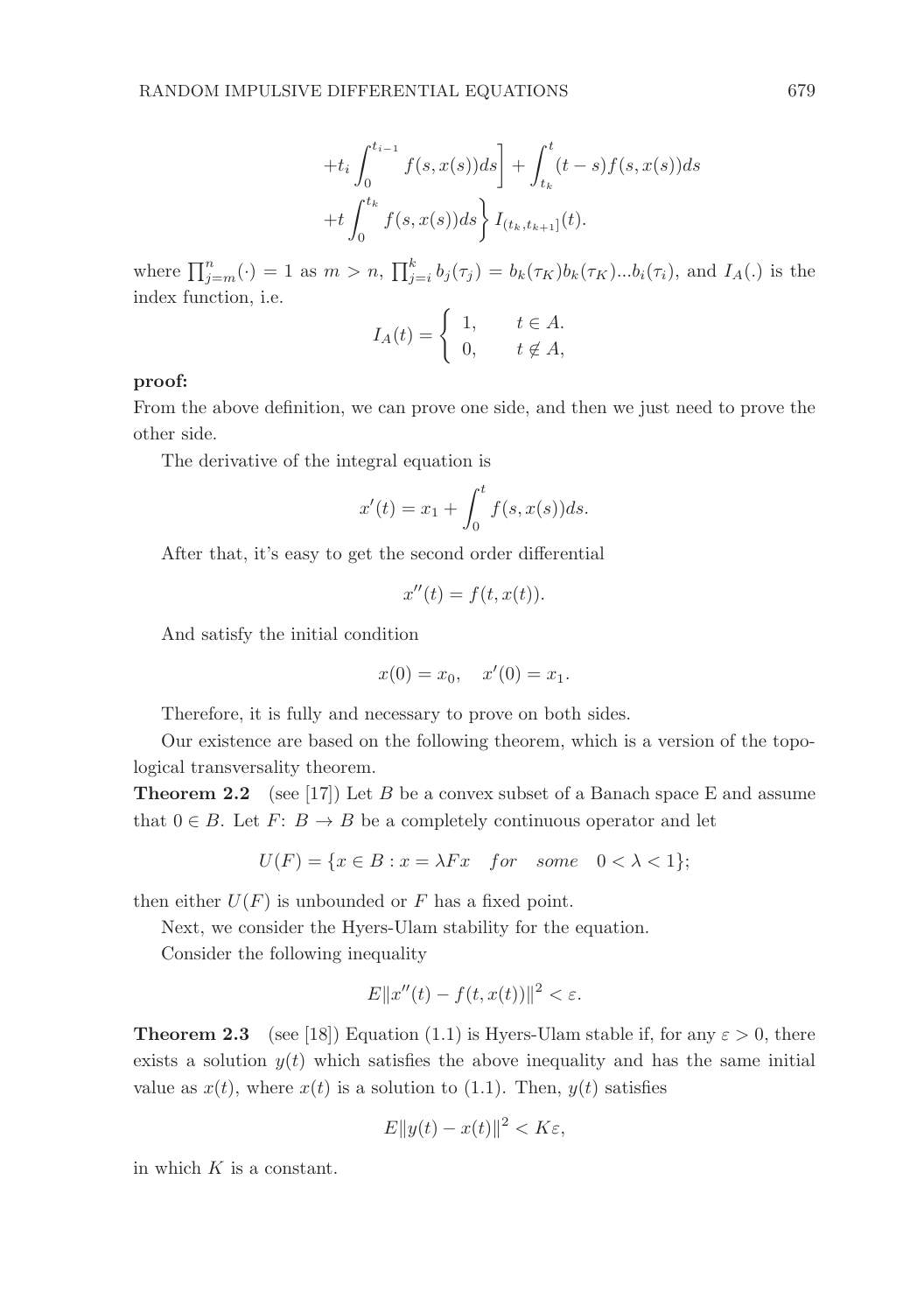#### 3. MAIN RESULT

In the 3.1, we study the existence of solutions to second order random impulsive functional differential equations by fixed point which is a version of the topological transversality theorem. The Hyers-Ulam stability of second order random impulsive functional differential equations are given in 3.2. We list the following basic assumptions of this paper and prove our main results.

#### 3.1 EXISTENCE

 $(H_1)$ :  $max_{i,k} {\{\prod_{j=i}^{k} ||b_j(\tau_j)||\}}$  is uniformy bounded, that is to say, there is a constant  $B > 0$  such that

$$
\max_{i,k} \left\{ \prod_{j=i}^k \left\| b_j(\tau_j) \right\| \right\} \leq B
$$

for all  $\tau_j \in D_j$ ,  $j = 1, 2, \ldots$ 

 $(H_2)$ : There exists  $\eta \in L^1([0,T],\mathbb{R}^+)$  and a continuous increasing function K:  $\Re^+ \to (0,\infty)$ 

$$
E||f(t, \psi(t))||^2 \leq \eta(t)K(E||\psi(t)||^2)
$$

for any piecewise continuous function  $\psi \in \mathbb{R}^n$  and for  $t \in [0, T]$ .  $(H_3)$ : Let  $M = 32 \max\{1, B^2\} T^3$ ,  $c_1 = 18 \max\{1, B^2\} M_1^2 M_2^2$ ,  $M_1 = \max\{x_0, x_1\}$ and  $M_2 = max\{1, T\}.$ 

**Theorem 3.1** Suppose the conditions  $(H_1) - (H_3)$  are satisfied, then system(2.1) has at least one solution  $x(t)$  on J provided that :

$$
M\int_{t_0}^{T} \eta(s)ds < \int_{c_1}^{\infty} \frac{ds}{K(s)}
$$

**proof:** Assume T be a fixed any number in  $0 < T < +\infty$  and satisfied condition of Theorem. First, We define an operator  $F : \Gamma \to \Gamma$  by

$$
(Fy)(t) = \sum_{k=0}^{\infty} \left\{ \sum_{i=1}^{k} \prod_{j=i}^{k} b_j(\tau_j) x_1 t_i + \prod_{i=1}^{k} b_i(\tau_i) x_0 + x_1 t \right\}
$$

$$
\sum_{i=1}^{k} \prod_{j=i}^{k} b_j(\tau_j) \left[ \int_{t_{i-1}}^{t_i} (t_i - s) f(s, x(s)) ds + t_i \int_0^{t_{i-1}} f(s, x(s)) ds \right] + \int_{t_k}^t (t - s) f(s, x(s)) ds
$$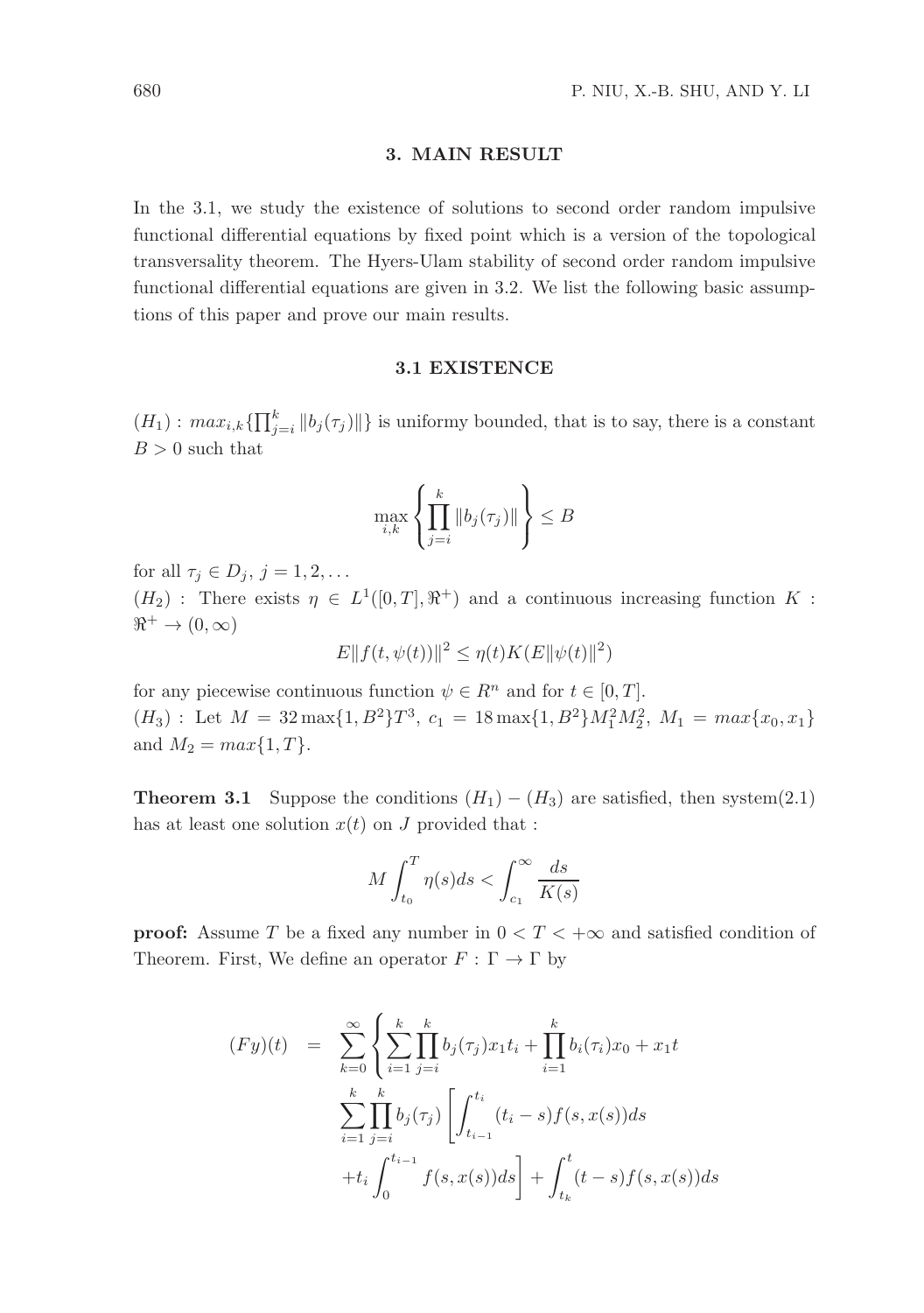$$
+t\int_0^{t_k}f(s,x(s))ds\bigg\}I_{(t_k,t_{k+1}]}(t).
$$

Then the problem of finding solutions for problem (2.1) is reduced to finding the fixed point of F.

**Step 1:** We prove  $U(F)$  is bounded. First, we give an estimate for the following solution in  $\lambda \in (0, 1)$ . Then we apply the transversality theorem

$$
x(t) = \lambda \sum_{k=0}^{\infty} \left\{ \sum_{i=1}^{k} \prod_{j=i}^{k} b_j(\tau_j) x_1 t_i + \prod_{i=1}^{k} b_i(\tau_i) x_0 + x_1 t + \sum_{i=1}^{k} \prod_{j=i}^{k} b_j(\tau_j) \left[ \int_{t_{i-1}}^{t_i} (t_i - s) f(s, x(s)) ds + t_i \int_0^{t_{i-1}} f(s, x(s)) ds \right] + \int_{t_k}^{t} (t - s) f(s, x(s)) ds + t \int_0^{t_k} f(s, x(s)) ds \right\} I_{(t_k, t_{k+1}]}(t).
$$

By  $(H_1), (H_3)$ , we obtain

$$
||x(t)||^2 \leq \lambda^2 \left( \sum_{k=0}^{\infty} \left\{ \sum_{i=1}^k \left\| \prod_{j=i}^k b_j(\tau_j) \right\| ||x_1|| ||t_i|| + \left\| \prod_{i=1}^k b_i(\tau_i) \right\| ||x_0||
$$

$$
+ \sum_{i=1}^{k} \left\| \prod_{j=i}^{k} b_{j}(\tau_{j}) \right\| \left[ \int_{t_{i-1}}^{t_{i}} \|(t_{i}-s)f(s,x(s))\| ds \right\|
$$
  
+ 
$$
\|t_{i}\| \int_{0}^{t_{i-1}} \|f(s,x(s))\| ds \right] + \int_{t_{k}}^{t} \|(t-s)f(s,x(s))\| ds
$$
  
+ 
$$
\|t\| \int_{0}^{t_{k}} \|f(s,x(s))\| ds \right\} I_{(t_{k},t_{k+1}]}(t) \bigg)^{2}
$$
  

$$
\leq 2 \left[ \left( \sum_{k=0}^{\infty} \left\{ \sum_{i=1}^{k} \left\| \prod_{j=i}^{k} b_{j}(\tau_{j}) \right\| \|x_{1}\| \|t_{i}\| \right. \right. \right.
$$
  
+ 
$$
\left\| \prod_{i=1}^{k} b_{i}(\tau_{i}) \right\| \|x_{0}\| + \|x_{1}\| \|t\| \right\} I_{(t_{k},t_{k+1}]}(t) \bigg)^{2}
$$
  
+ 
$$
\left( \sum_{k=0}^{\infty} \left\{ \sum_{i=1}^{k} \left\| \prod_{j=i}^{k} b_{j}(\tau_{j}) \right\| \left[ \int_{t_{i-1}}^{t_{i}} \|(t_{i}-s)f(s,x(s))\| ds \right. \right. \right.
$$
  
+ 
$$
\|t_{i}\| \int_{0}^{t_{i-1}} \|f(s,x(s))\| ds \right] + \int_{t_{k}}^{t} \|(t-s)f(s,x(s))\| ds
$$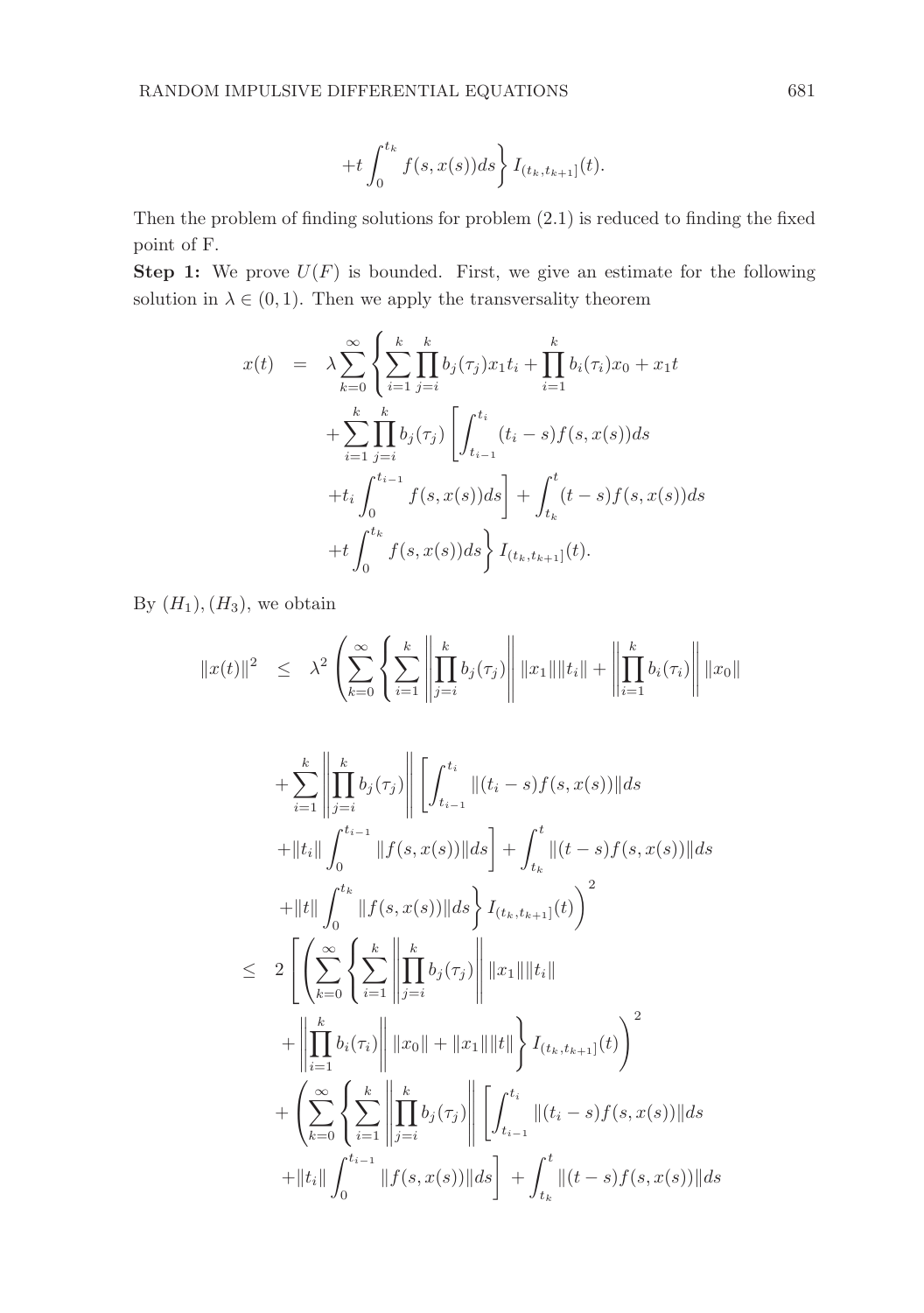$$
+ \|t\| \int_0^{t_k} \|f(s, x(s))\| ds \Bigg\} I_{(t_k, t_{k+1}]}(t) \Bigg)^2 \Bigg]
$$
  
\n
$$
\leq 18 \left[ \max_{i,k} \left\{ 1, \prod_{j=i}^k \|b_j(\tau_j)\|, \prod_{i=1}^k \|b_i(\tau_i)\| \right\} \right]^2 M_1^2 M_2^2
$$
  
\n
$$
+ 32 \left[ \max_{i,k} \left\{ 1, \prod_{j=i}^k \|b_j(\tau_j)\| \right\} \right]^2 T^2 \left( \int_0^t \|f(s, x(s))\| ds \right)^2
$$
  
\n
$$
\leq 18 \max\{1, B^2\} M_1^2 M_2^2 + 32 \max\{1, B^2\} T^3 \int_0^t \|f(s, x(s))\|^2 ds.
$$

Therefore, by  $(H_2)$ , we have

$$
E||x(t)||^2 \le 18 \max\{1, B^2\} M_1^2 M_2^2
$$
  
+32 \max\{1, B^2\} T^3 \int\_0^t E[||f(s, x(s))||^2] ds  

$$
\le 18 \max\{1, B^2\} M_1^2 M_2^2
$$
  
+32 \max\{1, B^2\} T^3 \int\_0^t \eta(s) K(E[||x(s)||^2]) ds.

Thus,

$$
\sup_{0 \le v \le t} E||x(v)||^2 \le 18 \max\{1, B^2\} M_1^2 M_2^2
$$
  
+32 \max\{1, B^2\} T^3 \int\_0^t \eta(s) K(E[||x(s)||^2]) ds  

$$
\le 18 \max\{1, B^2\} M_1^2 M_2^2
$$
  
+32 \max\{1, B^2\} T^3 \int\_0^t \eta(s) K(\sup\_{0 \le v \le s} E[||x(v)||^2]) ds.

Next, we define the function  $\vartheta(t)$ 

$$
\vartheta(t) = \sup_{t_0 \le v \le t} E||x(v)||^2, \qquad t \in [0, T].
$$

It also satisfy the following inequality for any  $t\in[0,T],$ 

$$
\vartheta(t) \le 18 \max\{1, B^2\} M_1^2 M_2^2 + 32 \max\{1, B^2\} T^3 \int_0^t \eta(s) K(\vartheta(s)) ds.
$$
 (3.2)

Defined the inequality(3.2) as  $m(t)$ , we easily get that

$$
\vartheta(t) \leq m(t), \qquad t \in [0, T],
$$
  
\n $m(0) = 18 \max\{1, B^2\} M_1^2 M_2^2 = c_1,$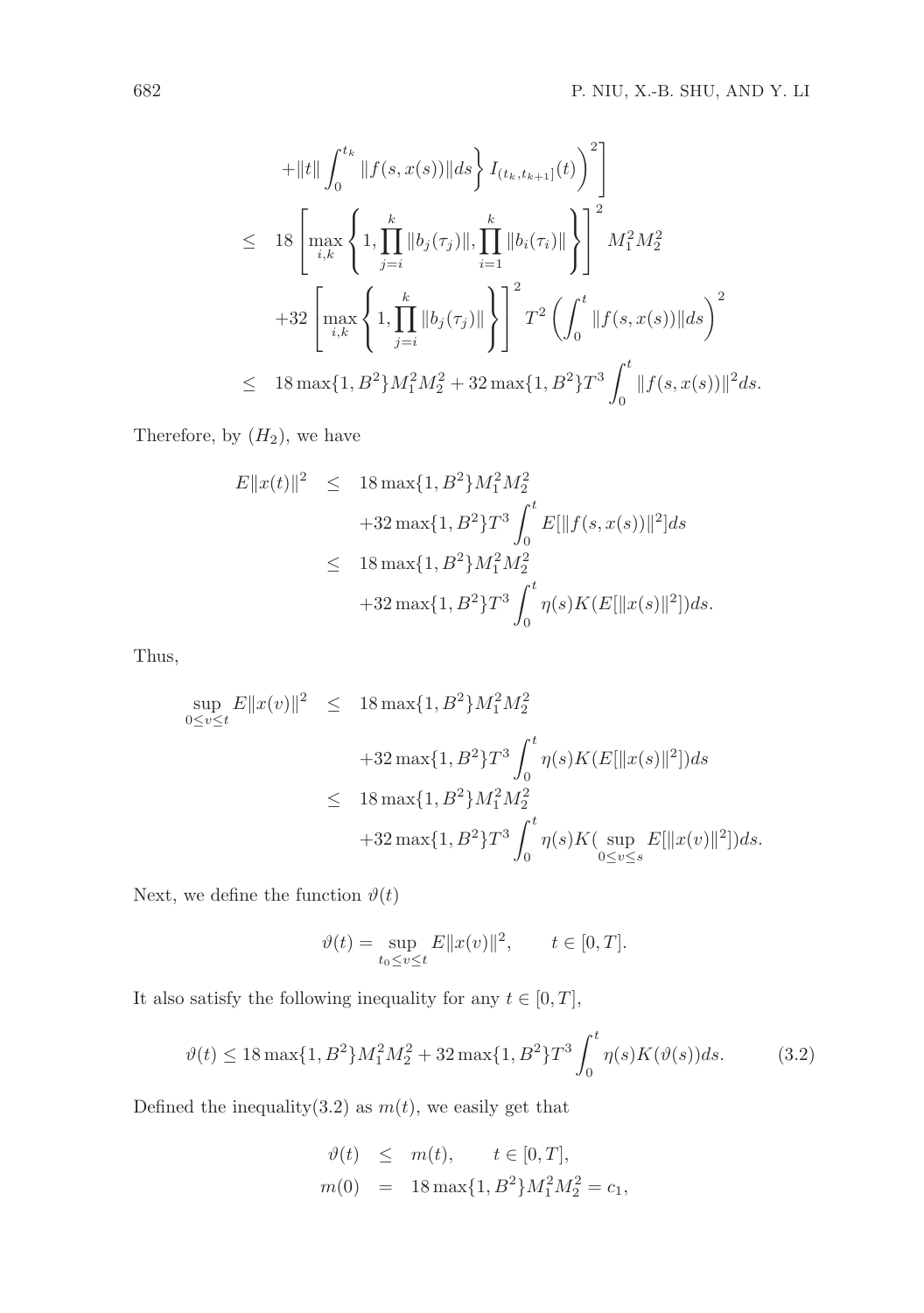and

$$
m'(t) = 32 \max\{1, B^2\} T^3 \eta(t) K(\vartheta(t))
$$
  
 
$$
\leq 32 \max\{1, B^2\} T^3 \eta(t) K(m(t)), \qquad t \in [0, T].
$$

Hence, we obtain

$$
\frac{m'(t)}{K(m(t))} \le 32 \max\{1, B^2\} T^3 \eta(t), \qquad t \in [0, T].
$$
\n(3.3)

To integrate (3.3), we have

$$
\int_{m(0)}^{m(t)} \frac{ds}{K(s)} \leq 32 \max\{1, B^2\} T^3 \int_0^t \eta(s) ds
$$
  

$$
\leq 32 \max\{1, B^2\} T^3 \int_0^T \eta(s) ds
$$
  

$$
\leq \int_{m(0)}^{\infty} \frac{ds}{K(s)}, \qquad t \in [0, T],
$$

Thus,  $m(t)$  is obviously bounded by the mean value theorem. Because  $\vartheta(t) \leq m(t)$ , we can get  $\vartheta(t) \leq \eta_1$  where  $\eta_1$  is a constant that is decided by T, K and  $\eta$ . Because  $sup_{0\leq v\leq t}E||x(v)||^2 = \vartheta(t)$  for every  $t \in [0,T]$ , we obtain  $sup_{0\leq v\leq t}E||x(v)||^2 \leq \eta_1$ 

$$
E||x||_{\Gamma}^{2} = \sup_{0 \le v \le t} E||x(v)||^{2} \le \eta_{1}.
$$

Hence, we know that  $U(F) = \{x \in \Gamma : x = \lambda Fx, for some 0 < \lambda < 1\}$  is bounded.

Next, by steps 2 to 4, we prove that  $F$  is completely continuous. **Step 2:**We give a proof that  $F$  is continuous.

Assume  $\{x_n\}$  be a convergent sequence and converges to X in Γ. Hence, for each  $t \in [0, T]$ , we obtain

$$
(Fx_n)(t) = \sum_{k=0}^{\infty} \left\{ \sum_{i=1}^{k} \prod_{j=i}^{k} b_j(\tau_j) x_1 t_i + \prod_{i=1}^{k} b_i(\tau_i) x_0 + x_1 t + \sum_{i=1}^{k} \prod_{j=i}^{k} b_j(\tau_j) \left[ \int_{t_{i-1}}^{t_i} (t_i - s) f(s, x_n(s)) ds + t_i \int_0^{t_{i-1}} f(s, x_n(s)) ds \right] + \int_{t_k}^{t} (t - s) f(s, x_n(s)) ds + t \int_0^{t_k} f(s, x_n(s)) ds \right\} I_{(t_k, t_{k+1}]}(t).
$$

Hence,

$$
(Fx_n)(t) - (Fx)(t) = \sum_{k=0}^{\infty} \left\{ \sum_{i=1}^{k} \prod_{j=i}^{k} b_j(\tau_j) \left[ \int_{t_{i-1}}^{t_i} (t_i - s)(f(s, x_n(s)) - f(s, x(s))) ds \right] \right\}
$$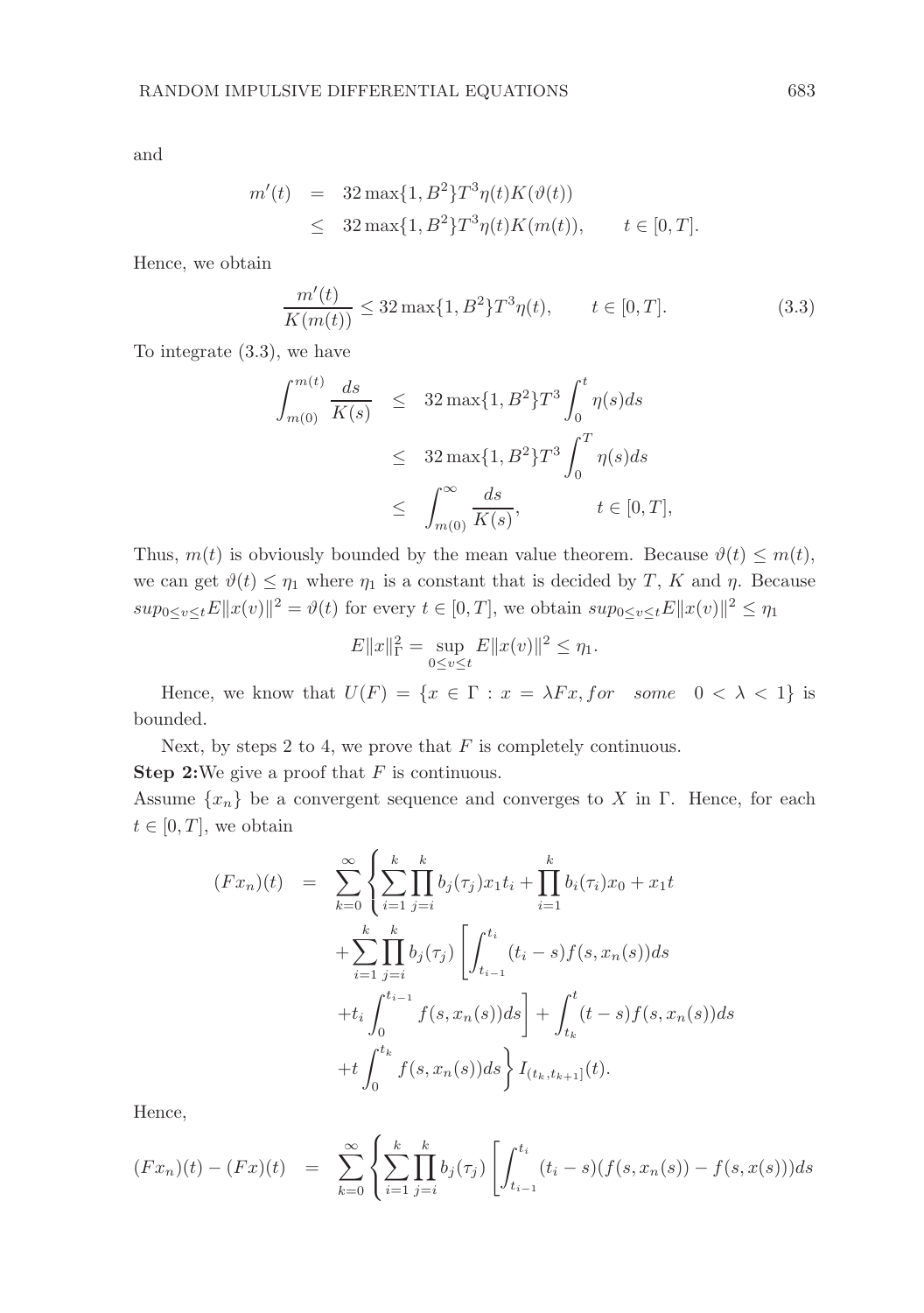$$
+t_i \int_0^{t_{i-1}} (f(s, x_n(s)) - f(s, x(s))) ds
$$
  
+ 
$$
\int_{t_k}^t (t - s)(f(s, x_n(s)) - f(s, x(s))) ds
$$
  
+ 
$$
t \int_0^{t_k} (f(s, x_n(s)) - f(s, x(s))) ds \Big\} I_{(t_k, t_{k+1}]}(t)
$$

and

$$
E||(Fx_n)(t) - (Fx)(t)||^2 \le 16 \max\{1, B^2\} T^3 \int_0^t E||f(s, x_n(s)) - f(s, x(s))||^2 ds
$$
  

$$
\longrightarrow 0 \quad as \quad n \longrightarrow \infty.
$$

Thus  $F$  is obviously continuous.

**Step 3:** We prove  $F$  maps  $B_m$  to an equicontinuous family. Define  $\overline{2}$ 

$$
B_m = \{ x \in \Gamma \mid ||x||_{\Gamma}^2 \le m \}
$$

for any  $m \geq 0$ .

Let  $y \in B_m$  and  $t_1, t_2 \in [0, T]$ . If  $t_0 < t_1 < t_2 < T$ , thus by hypotheses  $(H_1) - (H_3)$ and the condition of the theorem, we obtain

$$
(Fx)(t_1) - (Fx)(t_2) = \sum_{k=0}^{\infty} \left\{ \sum_{i=1}^{k} \prod_{j=i}^{k} b_j(\tau_j) x_1 t_i + \prod_{i=1}^{k} b_i(\tau_i) x_0 + x_1 t_1 + \sum_{i=1}^{k} \prod_{j=i}^{k} b_j(\tau_j) \left[ \int_{t_{i-1}}^{t_i} (t_i - s) f(s, x(s)) ds + t_i \int_{0}^{t_{i-1}} f(s, x(s)) ds \right] + \int_{t_k}^{t_1} (t_1 - s) f(s, x(s)) ds + t_1 \int_{0}^{t_k} f(s, x(s)) ds \right\} I_{(t_k, t_{k+1}]}(t_1) - \sum_{k=0}^{\infty} \left\{ \sum_{i=1}^{k} \prod_{j=i}^{k} b_j(\tau_j) x_1 t_i + \prod_{i=1}^{k} b_i(\tau_i) x_0 + x_1 t_2 + \sum_{i=1}^{k} \prod_{j=i}^{k} b_j(\tau_j) \left[ \int_{t_{i-1}}^{t_i} (t_i - s) f(s, x(s)) ds + t_i \int_{0}^{t_{i-1}} f(s, x(s)) ds \right] + \int_{t_k}^{t_2} (t_2 - s) f(s, x(s)) ds + t_2 \int_{0}^{t_k} f(s, x(s)) ds \right\} I_{(t_k, t_{k+1}]}(t_2).
$$

Hence,

$$
(Fx)(t_1) - (Fx)(t_2) = \sum_{k=0}^{\infty} \left\{ \sum_{i=1}^{k} \prod_{j=i}^{k} b_j(\tau_j) x_1 t_i + \prod_{i=1}^{k} b_i(\tau_i) x_0 + x_1 t_1 + \sum_{i=1}^{k} \prod_{j=i}^{k} b_j(\tau_j) \left[ \int_{t_{i-1}}^{t_i} (t_i - s) f(s, x(s)) ds + t_i \int_0^{t_{i-1}} f(s, x(s)) ds \right] \right\}
$$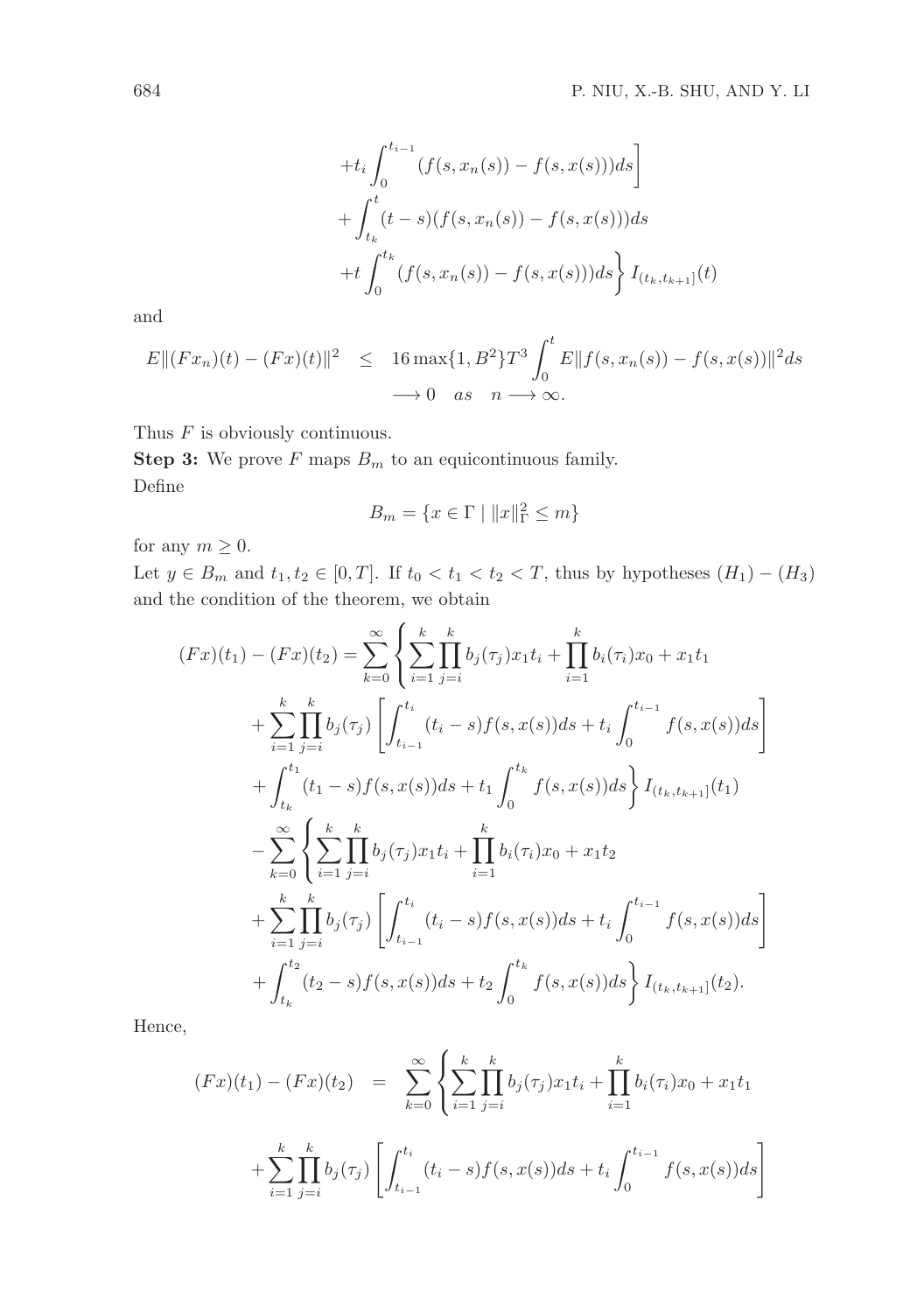$$
+\int_{t_k}^{t_1} (t_1 - s) f(s, x(s)) ds + t_1 \int_0^{t_k} f(s, x(s)) ds \}
$$
  
\n
$$
(I_{(t_k, t_{k+1}]}(t_1) - I_{(t_k, t_{k+1}]}(t_2))
$$
  
\n
$$
+\sum_{k=0}^{\infty} \left\{ x_1(t_1 - t_2) + \int_0^{t_1} (t_1 - t_2) f(s, x(s)) ds \right\}
$$
  
\n
$$
+\int_{t_2}^{t_1} (t_2 - s) f(s, x(s)) ds \right\} I_{(t_k, t_{k+1}]}(t_2).
$$

Thus,

$$
E||(Fx)(t_1) - (Fx)(t_2)||^2 \le 2E||H_1||^2 + 2E||H_2||^2 \tag{3.1}
$$

where

$$
H_1 = \sum_{k=0}^{\infty} \left\{ \sum_{i=1}^{k} \prod_{j=i}^{k} b_j(\tau_j) x_1 t_i + \prod_{i=1}^{k} b_i(\tau_i) x_0 + x_1 t_1 + \sum_{i=1}^{k} \prod_{j=i}^{k} b_j(\tau_j) \left[ \int_{t_{i-1}}^{t_i} (t_i - s) f(s, x(s)) ds + t_i \int_0^{t_{i-1}} f(s, x(s)) ds \right] + \int_{t_k}^{t_1} (t_1 - s) f(s, x(s)) ds + t_1 \int_0^{t_k} f(s, x(s)) ds \right\} (I_{(t_k, t_{k+1}]}(t_1) - I_{(t_k, t_{k+1}]}(t_2))
$$

and

$$
H_2 = \sum_{k=0}^{\infty} \left\{ x_1(t_1 - t_2) + \int_0^{t_1} (t_1 - t_2) f(s, x(s)) ds + \int_{t_2}^{t_1} (t_2 - s) f(s, x(s)) ds \right\} I_{(t_k, t_{k+1}]}(t_2).
$$

Therefore,

$$
E||H_1||^2 \leq E\left(\sum_{k=0}^{\infty}\left\{\sum_{i=1}^k\prod_{j=i}^k\|b_j(\tau_j)\|\|x_1\|\|t_i\| + \prod_{i=1}^k\|b_i(\tau_i)\|x_0 + x_1t_1\right\}
$$
  
+ 
$$
\sum_{i=1}^k\prod_{j=i}^k\|b_j(\tau_j)\|\left[\int_{t_{i-1}}^{t_i}\|t_i - s\|\|f(s, x(s))\|ds\right]
$$
  
+ 
$$
||t_i||\int_0^{t_{i-1}}\|f(s, x(s))\|ds\right] + \int_{t_k}^{t_1}\|t_1 - s\|\|f(s, x(s))\|ds
$$
  
+ 
$$
t_1 \int_0^{t_k}\|f(s, x(s))\|ds\right\}H_{(t_k, t_{k+1}]}(t_1) - H_{(t_k, t_{k+1}]}(t_2)\right)^2
$$
  

$$
\leq 18 \max\{1, B^2\}M_1^2M_2^2E\left(H_{(t_k, t_{k+1}]}(t_1) - H_{(t_k, t_{k+1}]}(t_2)\right)
$$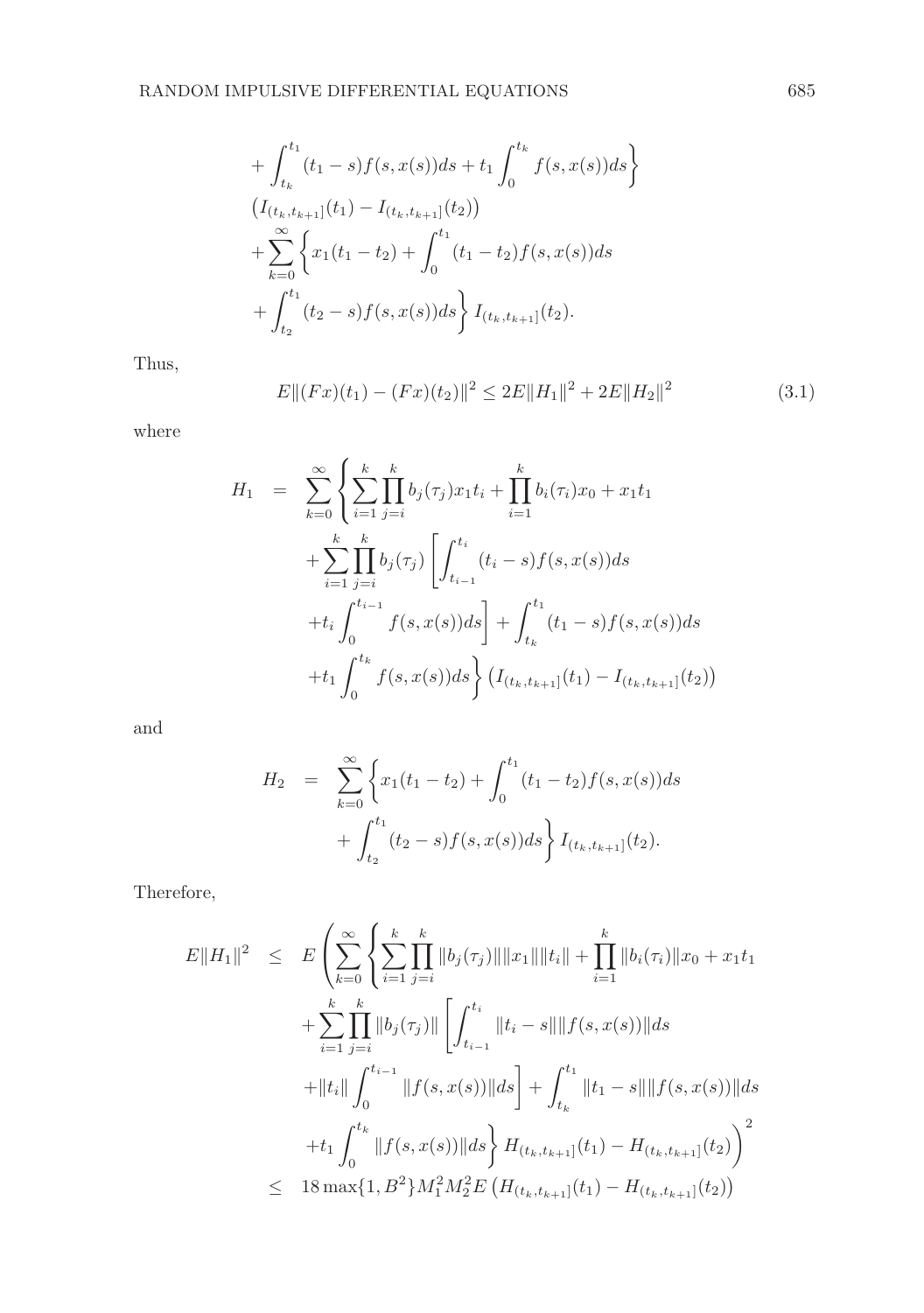$$
+32 \max\{1, B^{2}\} T^{2} t_{1} E \int_{0}^{t_{1}} ||f(s, x(s))||^{2} ds
$$
  
\n
$$
E (H_{(t_{k}, t_{k+1}]}(t_{1}) - H_{(t_{k}, t_{k+1}]}(t_{2}))
$$
  
\n
$$
\leq 18 \max\{1, B^{2}\} M_{1}^{2} M_{2}^{2} E (H_{(t_{k}, t_{k+1}]}(t_{1}) - H_{(t_{k}, t_{k+1}]}(t_{2}))
$$
  
\n
$$
+32 \max\{1, B^{2}\} T^{2} t_{1} \int_{0}^{t_{1}} \eta(s) K(E ||x(s)||^{2}) ds
$$
  
\n
$$
E (H_{(t_{k}, t_{k+1}]}(t_{1}) - H_{(t_{k}, t_{k+1}]}(t_{2}))
$$
  
\n
$$
\leq 18 \max\{1, B^{2}\} M_{1}^{2} M_{2}^{2} E (H_{(t_{k}, t_{k+1}]}(t_{1}) - H_{(t_{k}, t_{k+1}]}(t_{2}))
$$
  
\n
$$
+32 \max\{1, B^{2}\} T^{2} t_{1} \int_{0}^{t_{1}} P^{*} K(E(m)) ds
$$
  
\n
$$
E (H_{(t_{k}, t_{k+1}]}(t_{1}) - H_{(t_{k}, t_{k+1}]}(t_{2}))
$$
  
\n
$$
\rightarrow 0 \text{ as } t_{2} \rightarrow t_{1},
$$

where  $P^* = \sup\{\eta(t) : t \in [0, T]\},\$  thus

$$
E||H_2||^2 \leq E\left(\sum_{k=0}^{\infty} \left\{x_1||t_1 - t_2|| + \int_0^{t_1} ||t_1 - t_2|| ||f(s, x(s))|| ds - \int_{t_1}^{t_2} ||t_2 - s|| ||f(s, x(s))|| ds\right\} I_{(t_k, t_{k+1}]}(t_2)\right)^2
$$
  
\n
$$
\leq 3x_1^2||t_1 - t_2||^2 + 3t_1E \int_0^{t_1} ||t_1 - t_2||^2 ||f(s, x(s))||^2 ds
$$
  
\n
$$
+ 3(t_2 - t_1)E \int_{t_1}^{t_2} ||t_2 - s||^2 ||f(s, x(s))||^2 ds
$$
  
\n
$$
\leq 3x_1^2||t_1 - t_2||^2 + 3t_1E \int_0^{t_1} ||t_1 - t_2||^2 P^* K(m) ds
$$
  
\n
$$
+ 3(t_2 - t_1)E \int_{t_1}^{t_2} ||t_2 - s||^2 P^* K(m) ds
$$
  
\n
$$
\to 0 \text{ as } t_2 \to t_1.
$$

The two inequalities we prove above do not depend on  $x \in B_m$ . For (3.1), by these two inequalities, we know that (3.1) converges to zero as  $t_2 \to t_1$ . **Step 4:** We prove  $FB_m$  is uniformly bounded.

By the condition of the theorem, we get  $|| y ||_{\Gamma}^2 \leq m$  and

$$
\leq \left( \sum_{k=0}^{\infty} \left\{ \sum_{i=1}^{k} \prod_{j=i}^{k} \|b_j(\tau_j)\| \|x_1\| \|t_i\| + \prod_{i=1}^{k} \|b_i(\tau_i)\| \|x_0\| + \|x_1\| \|t\| \right. \\ \left. + \sum_{i=1}^{k} \prod_{j=i}^{k} \|b_j(\tau_j)\| \left[ \int_{t_{i-1}}^{t_i} \|t_i - s\| \|f(s, x(s))\| ds \right. \right.
$$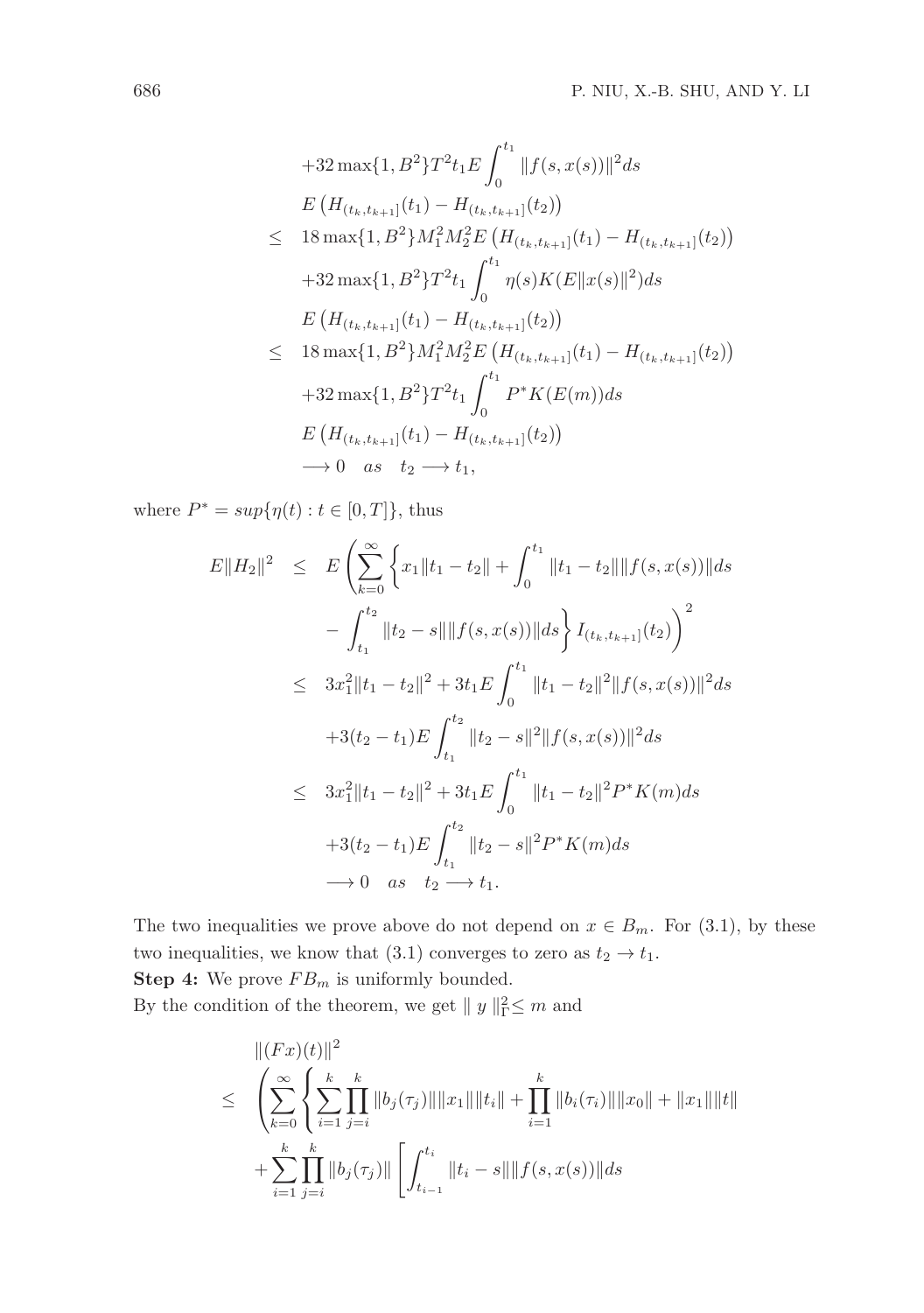$$
+t_{i} \int_{0}^{t_{i-1}} \|f(s, x(s))\|ds + \int_{t_{k}}^{t} \|t - s\| \|f(s, x(s))\|ds
$$
  
+
$$
+t \int_{0}^{t_{k}} \|f(s, x(s))\|ds + \int_{t_{k}, t_{k+1}}^{t_{k}} \|f(s, x(s))\|ds
$$
  

$$
\leq 18 \left[\max_{i,k} \left\{1, \prod_{j=i}^{k} \|b_{j}(\tau_{j})\|, \prod_{i=1}^{k} \|b_{i}(\tau_{i})\| \right\} \right]^{2}
$$
  

$$
[\max\{x_{0}, x_{1}\}]^{2} [\max\{1, T\}]^{2}
$$
  
+32 
$$
\left[\max_{i,k} \left\{1, \prod_{j=i}^{k} \|b_{j}(\tau_{j})\| \right\} \right]^{2} T^{2} \left(\int_{0}^{t} \|f(s, x(s))\|ds \right)^{2}.
$$

Hence,

$$
E||(Fx)(t)||^2 \le 18 \max\{1, C^2\} D_1^2 D_2^2 + 32 \max\{1, C^2\} T^3 \int_0^t E||f(s, x(s))||^2 ds,
$$
  

$$
E||(Fx)(t)||^2 \le 18 \max\{1, C^2\} D_1^2 D_2^2 + 32 \max\{1, C^2\} T^3 ||\alpha_m||_{L^1}.
$$

Therefore, the set  $\{(Fx)(t), \|y\|_{\Gamma}^2 \leq m\}$  and  $\{FB\}$  is not uniformly unbounded. And we have proved  $FB_m$  is an equicontinuous set. Thus, according to Arzela-Ascoli theorem, we deuce that  ${FB}$  is compact, and F is completely continuous. It follows from the fixed point theorem 2.2 that F has a fixed point on Γ. Hence, the system $(1.1)$ has a solution. This completes the proof of the theorem.

# 3.2 HYERS-ULAM STABILITY

**Theorem 3.2** Suppose  $(H_1)$ − $(H_3)$  hold. Then system (1.1) has at least one solution on J and this solution is Hyers-Ulam stable.

# proof:

By Theorem 3.1, we can prove the existence of this solution. Therefore, we consider the inequality

$$
E||y''(t) - f(t, y(t))||^2 < \varepsilon.
$$

Assume there are a function  $f_1(t, y(t))$  satisfies

$$
||f(t, x(t)) - f_1(t, y(t))|| < \varepsilon.
$$

Thus,

$$
\begin{cases}\ny''(t) = f_1(t, y(t)), & t \in J, \quad t \neq t_k, \\
y(t_k) = b_k(\tau_k)y(t_k^-), & k = 1, 2, \cdots \\
y(0) = x_0 \quad y'(0) = x_1.\n\end{cases}
$$
\n(4.1)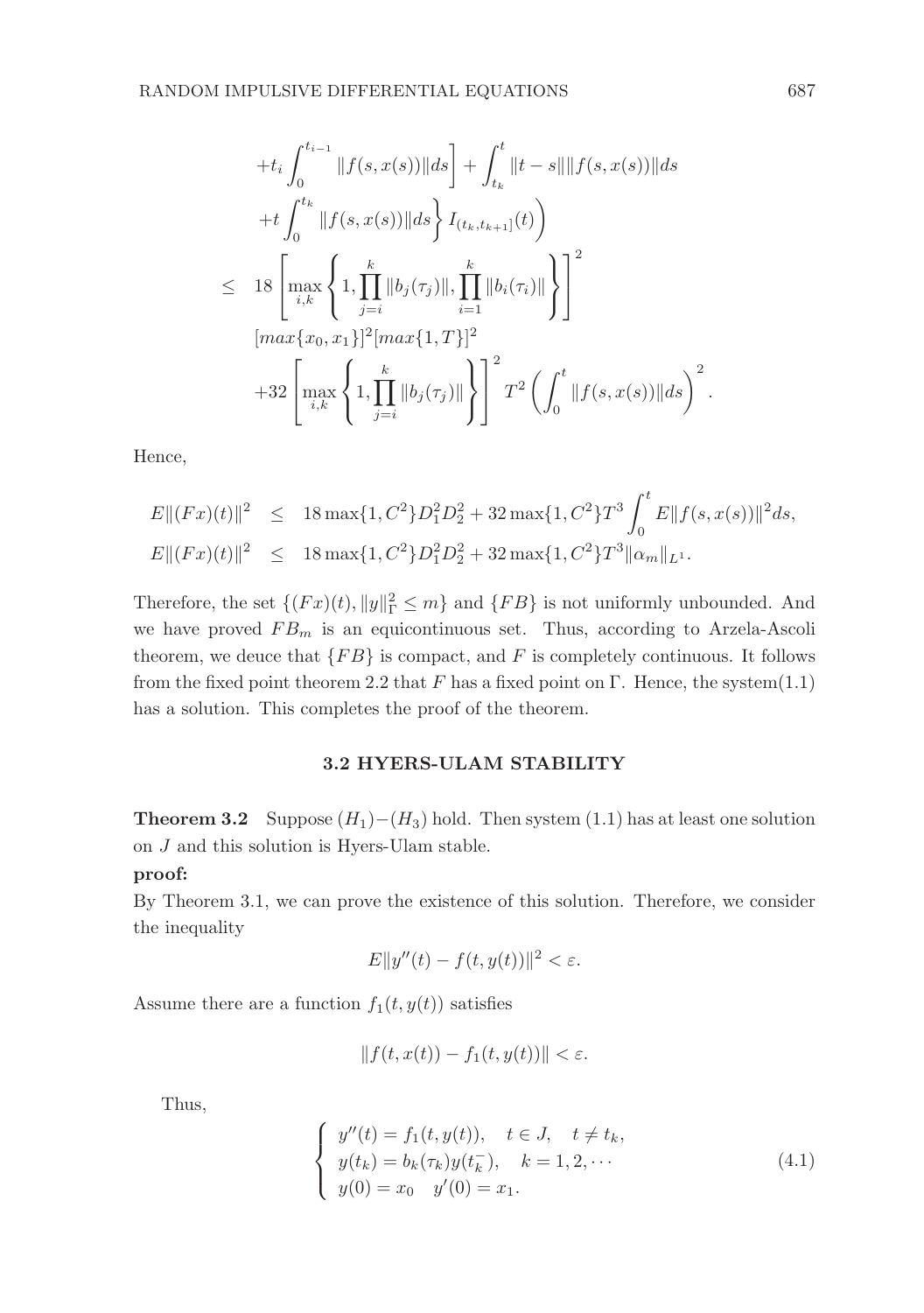To equation (4.1), by the fundamental solution, we get

$$
y(t) = \sum_{k=0}^{\infty} \left\{ \sum_{i=1}^{k} \prod_{j=i}^{k} b_j(\tau_j) x_1 t_i + \prod_{i=1}^{k} b_i(\tau_i) x_0 + x_1 t + \sum_{i=1}^{k} \prod_{j=i}^{k} b_j(\tau_j) \left[ \int_{t_{i-1}}^{t_i} (t_i - s) f_1(s, y(s)) ds + t_i \int_0^{t_{i-1}} f_1(s, y(s)) ds \right] + \int_{t_k}^{t} (t - s) f_1(s, y(s)) ds + t \int_0^{t_k} f_1(s, y(s)) ds \right\} I_{(t_k, t_{k+1}]}(t).
$$

Assume  $\varepsilon < 1$ , we obtain

$$
E||x(t) - y(t)||^2 \le 4B^2T^2E||\int_{t_{i-1}}^{t_i} (f(s, x(s)) - f_1(s, y(s)))||^2
$$
  
+4B<sup>2</sup>E||t<sub>i</sub>  $\int_0^{t_{i-1}} (f(s, x(s)) - f_1(s, y(s)))ds||^2$   
+4T<sup>2</sup>E|| $\int_{t_k}^{t} (f(s, x(s)) - f_1(s, y(s)))ds||^2$   
+4T<sup>2</sup>E|| $\int_0^{t_k} (f(s, x(s)) - f_1(s, y(s)))ds||^2$   
 $\le (8B^2T^4 + 8T^4)\varepsilon.$ 

Here  $K = 8B^2T^4 + 8T^4$  satisfies Theorem 2.3.

#### ACKNOWLEDGEMENTS

This work is supported by the Innovation Platforms Open Foundation of Hunan Educational Committee (Grant No. 541109100002).

## REFERENCES

- [1] X. Yang, D. Peng, X. Lv, X. Li, Recent progress in impulsive control systems, Spinger., 155 (2019), 244-268.
- [2] S. Deng, X.B. Shu, J. Mao, Existence and exponential stability for impulsive neutral stochastic functional differential equations driven by fbm with noncompact semigroup via monch fixed point, J. Math. Anal., 467 (2018), 398-420.
- [3] V. Lakshmikantham, D. Bainov, P. Simeonov, Theory of Impulsive Differential Equations,World Scientific., (1989).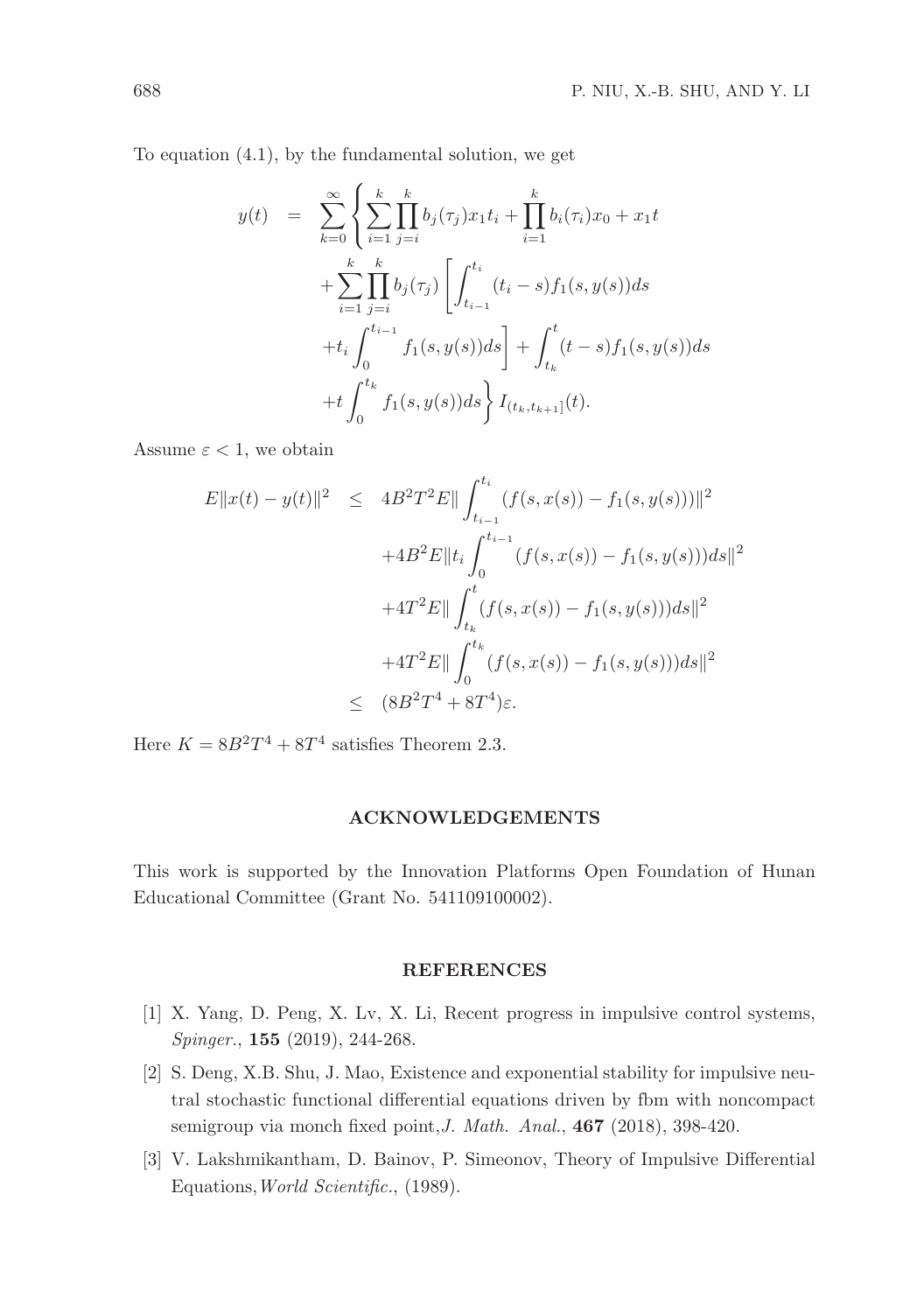- [4] X. Wang, H. Yu, S. Zhong, R. Agarwal, Analysis of mathematics and dynamics in a food web system with impulsive perturbations and distributed time delay, Appl. Math. Model., 34 (2010), 3850-3863.
- [5] J. Lu, D. Ho, J. Cao, A unified synchronization criterion for impulsive dynamical networks, Automatica., 46 (2010), 1215-1221.
- [6] H. Yu, S. Zhong, R. Agarwal, L. Xiong, Species permanence and dynamical behavior analysis of an impulsively controlled ecological system with distributed time delay, Comput. Math. Appl., 59 (2010), 3824-3835.
- [7] H. Yu, S. Zhong, M. Ye, Chen, W. Chen, Mathematical and dynamic analysis of an ecological model with an impulsive control strategy and distributed time delay, Math. Comput. Model., 50 (2009), 1622-1635.
- [8] M. He, Z. Li, F. Chen, Permanence extinction and global attractivity of the periodic Gilpin-Ayala competition system with impulses, Nonlinear Anal.-Real World Appl., 11 (2010), 1537-1551.
- [9] P. Naghshtabrizi, J.P. Hespanha, A.R. Teel, Exponential stability of impulsive systems with application to uncertain sampled-data systems, Syst. Control Lett., 57 (2008), 378-385.
- [10] J. Huang, Y. Li, Hyers-Ulam stability of linear functional differential equations, J. Math. Anal. Appl. 426(2) (2015), 1192-1200.
- [11] X. Shu, Y. Lai, Y. Chen. The existence of mild solutions for impulsive fractional partial differential equations, Nonlinear Anal. 74 (2011), 2003-2011.
- [12] D. Li, X. Fan, Exponential stability of impulsive stochastic partial differential equations with delays, Nat Genet.,  $126$  (2017), 185-192.
- [13] X. Shu, Y. Shi, A study on the mild solution of impulsive fractional evolution equations, *Appl. Math. Comput.*, **273** (2016), 465-476.
- [14] J. Andres, Application of the Randomized Sharkovsky-Type Theorems to Random Impulsive Differential Equations and Inclusions, Spinger., (2018).
- [15] Q. Song, Z. Wang, Stability analysis of impulsive stochastic Cohen-Grossberg neural networks with mixed time delays, Physica A., 387 (2008), 3314-3326.
- [16] W. Xu, Y. Niu, H. Rong, Z. Sun, p-moment stability of stochastic impulsive differential equations and its application in impulsive control, Sci. China Ser. E-Technol. Sci., **52** (2009), 782-786.
- [17] A. Anguraj, S. Wu, A. Vinodkumar, The existence and exponential stability of semilinear functional differential equations with random impulses under nonuniqueness, Nonlinear Anal.-Theory Methods Appl., 74 (2011), 331-342.